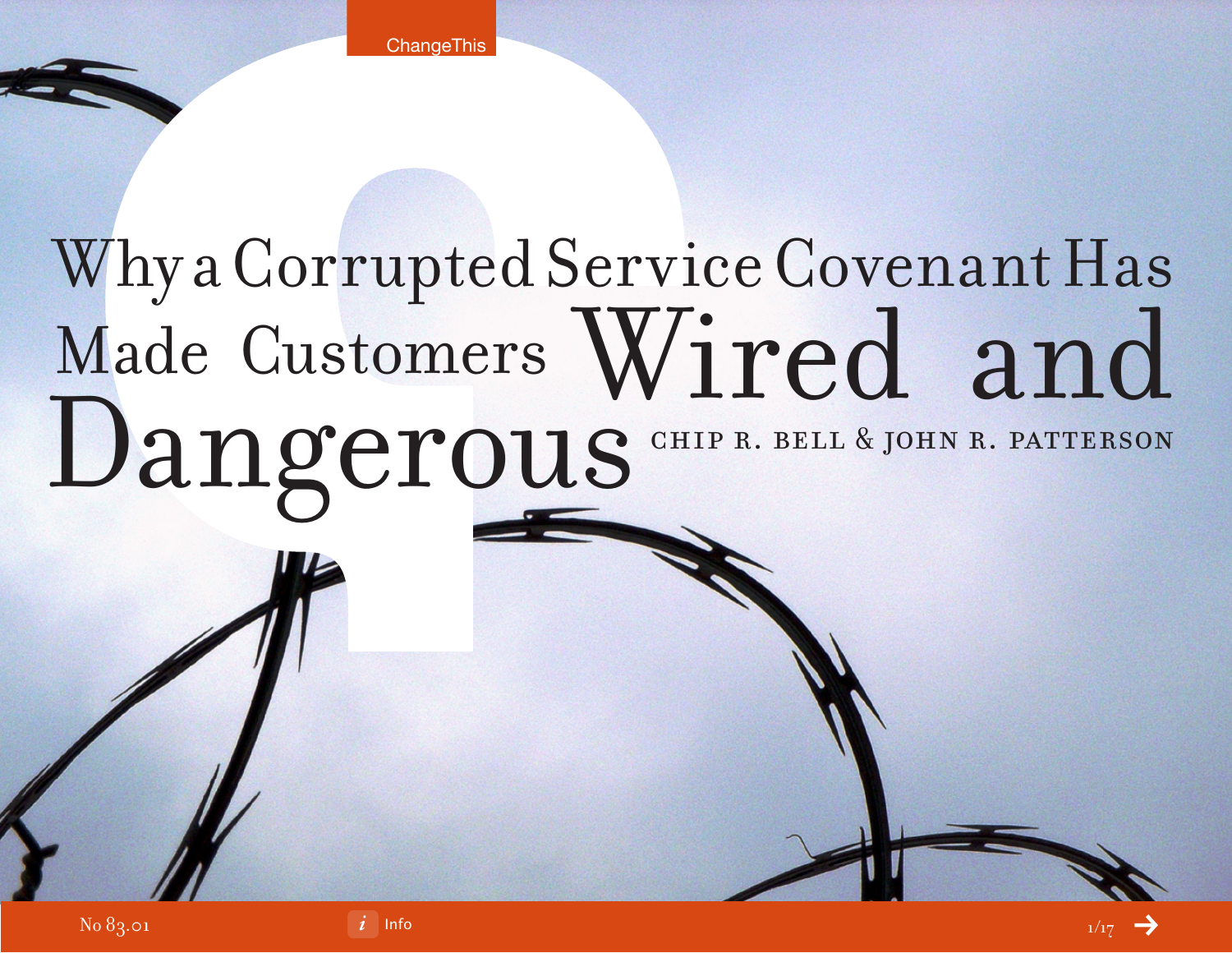**ChangeThis** 

# The service covenant has been around

for centuries. It has always been grounded in the concept of the direct or implied pledge of fair bartering: a merchant provides a service in exchange for some type of remuneration—coins, coconuts or chores. Energy might be spent on either side of the covenant on the fairness of the exchange. The server might spend energy on promoting the value of the service and customers might spend energy on getting perceived worth. But the essence of the agreement is a promise implied on both sides of the encounter, just as in the product covenant.

Beyond the essential promise, the covenant for a product is different from the covenant for a service. Customers give the product provider license to make the product without their direct participation or even observation. As customers we do not need to watch the manufacturer make our dishwasher; we can trust it will be as promised. The tangible, factual nature of a product or object makes determination of quality much easier.

As customers we have expectations the product will be as described and we have recourse if it does not—typically the object can be returned for a replacement or our money refunded if it failed to meet the value promised. Replacement means another object like the one we purchased (hopefully without a glitch) is taken from inventory and given to us. Bottom line, through either replacement or refund, the broken product covenant can be restored.

The service covenant is similar in some ways. Like the product covenant, there are expectations of features and benefits and value for value. Energy around promotion and price are similar. However, since a service, unlike a product, is largely an outcome with an experience attached, it cannot be stockpiled, inventoried, or sent back for a replacement when the covenant is broken. Displeasure with your haircut might get you a discount on your next one, but there is no way to get your hair back like it was.

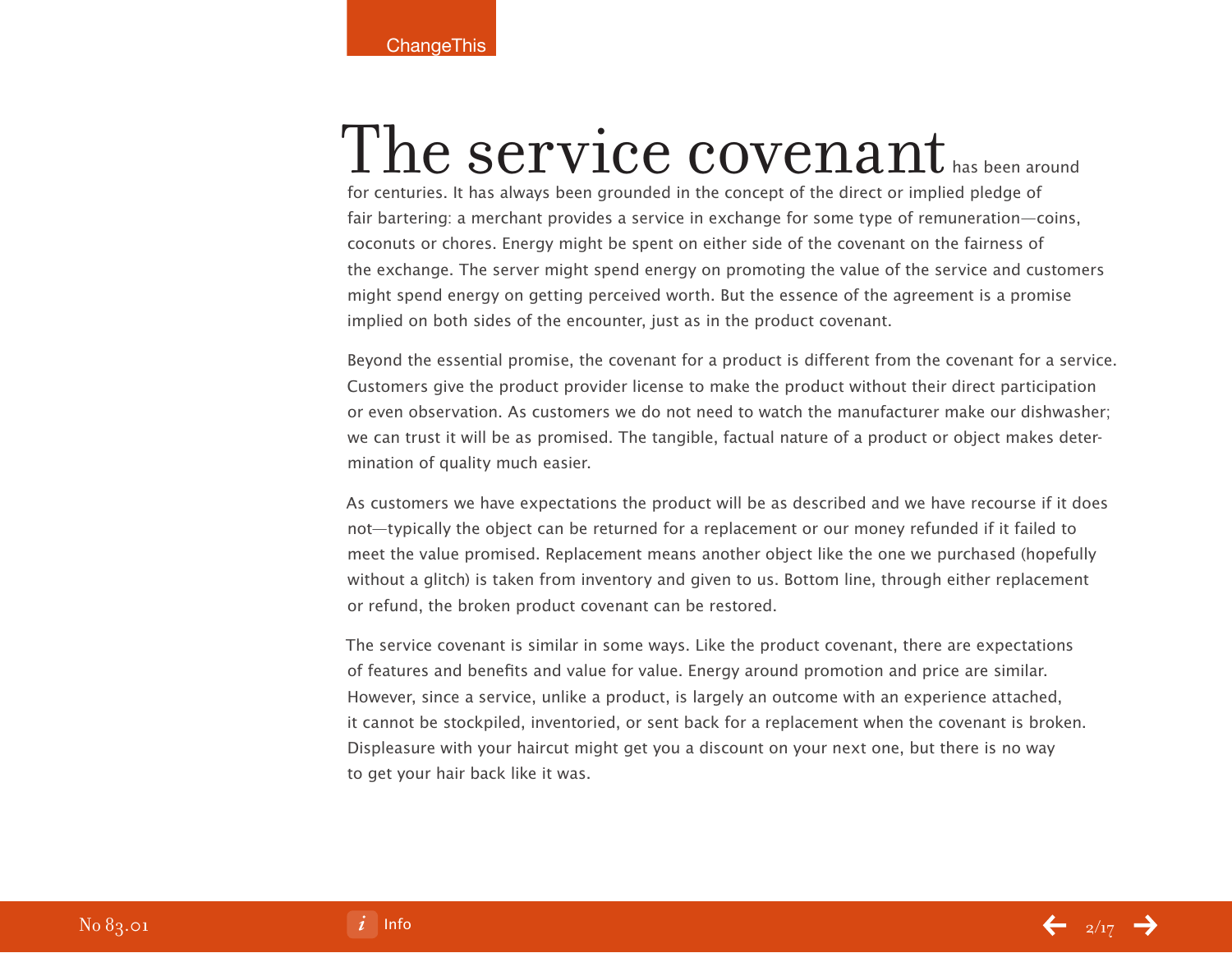So, what recourse is hardwired into the service covenant? The customer derives some comfort or security from the fact that service will be delivered through an experience which the customer co-creates with the service provider. The inclusion of nods, clicks, murmurs and sighs, both from customer and service provider during the co-creation process, provides customers a way to be the guardian of their side of the transaction. As a haircut customer, one can say, "Not so much on the sides" early enough in the experience to prevent the outcome from being a disappointment one is then forced to wear.

Unlike a product, a service is produced at the moment of delivery. You cannot create it in advance. You cannot send the customer a sample to be inspected and approved. Unlike a product, the receiver of a service gets nothing tangible, and value depends on the receiver's experience and perception. As the service provider, you might be able to plan presentation, people-manners and processes, but for almost all services, it is not deemed a "service received" until it is experienced by (or with) the customer.

Should a product provider opt to change the way a product is manufactured or redo the manner in which inventory is organized, it can all be accomplished with minimal impact on (or involvement from) the customer. However, alter the way the service experience occurs and the covenant is fundamentally altered.

Let's examine a simple metaphor. When banks got the bright idea of using ATM's instead of a teller, they encountered sizable resistance. ATM use was less than 15 percent even ten years after the machines were introduced. Compare that to the speed of the adoption of smartphones or Netflix. The ATM fundamentally altered the nature of the service experience. Now, don't push this ATM metaphor too far by examining it in light of today's use. We all know today's customers enjoy the convenience of the ATM plus the warmth of dialogue with Peggy or Paul inside if they choose. However, ATM acceptance changed only when tellers stood outside the bank and taught customers how to use them, allaying fears about the security of a deposit placed in an uncaring, automated machine.

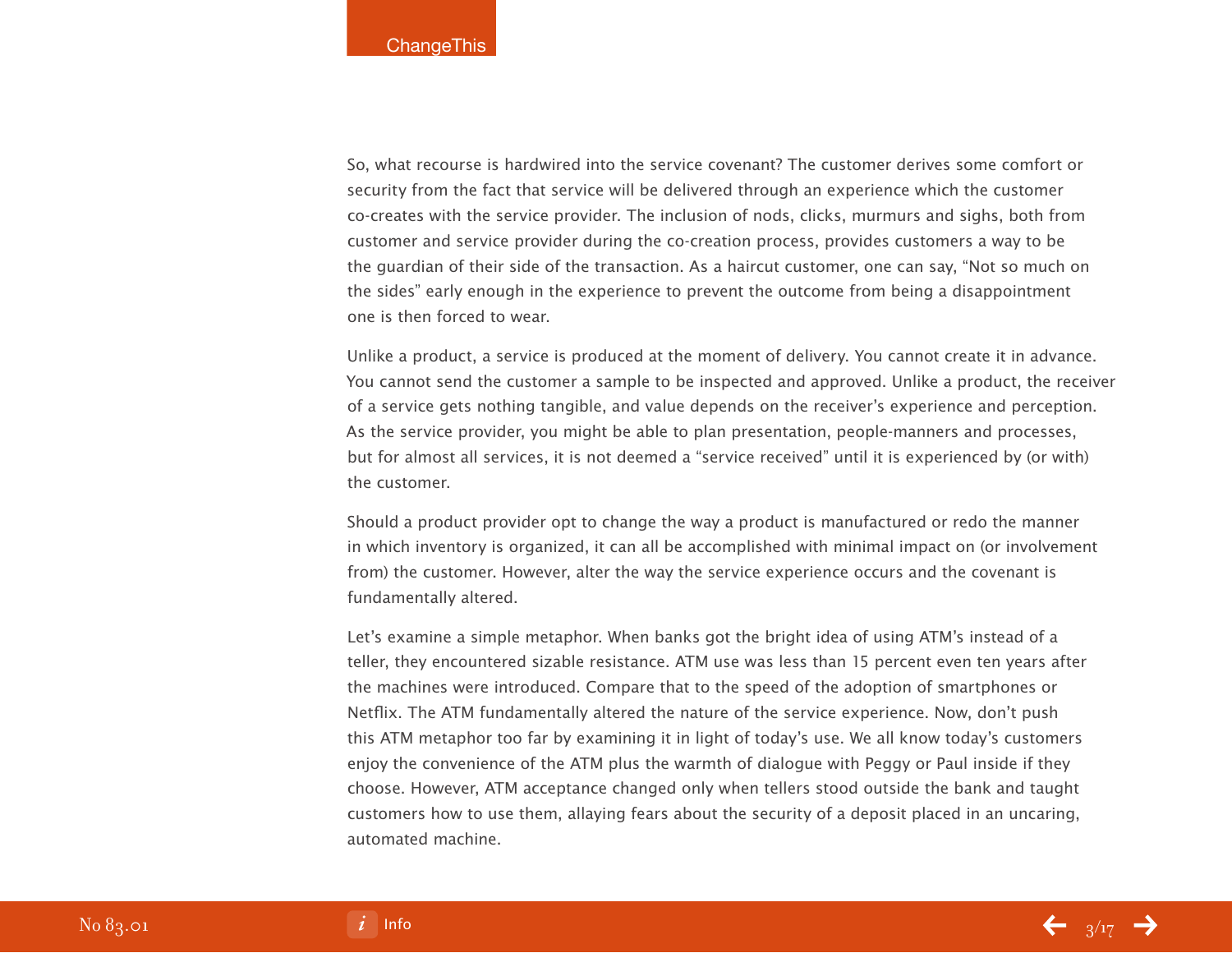Progress requires change. And, change provokes resistance. However, customers do not necessarily resist change itself. They accept change when they get a vote; they embrace change when they can participate. They resist the perception or prediction of being controlled or coerced without their involvement.

Migrating customers toward self-service, for example, can bring an array of time-saving benefits to everyone—service provider and service receiver. But the manner in which that migration typically occurs—without influence from customers—can be viewed as devaluing the co-creator, thus adding another spark to the flame of their opposition. Today's customers are already picky (all about value), fickle (reluctant to show loyalty), vocal (quick to comment on poor or indifferent service) and vain (only interested in tailor-made offerings). Armed with a computer and a network, the new normal customer becomes wired and dangerous if frustrated.

Bottom line, give the customer a great service outcome with only a mediocre experience and you will get a yawn. Outcomes are table stakes. The service outcome is what the customer expects: hospitals are clean, banks are safe, and airlines land safely, on-time and in the right city. It is the experience that separates one service provider from another.

Armed with a computer and a network, the new normal customer becomes wired and dangerous if frustrated.



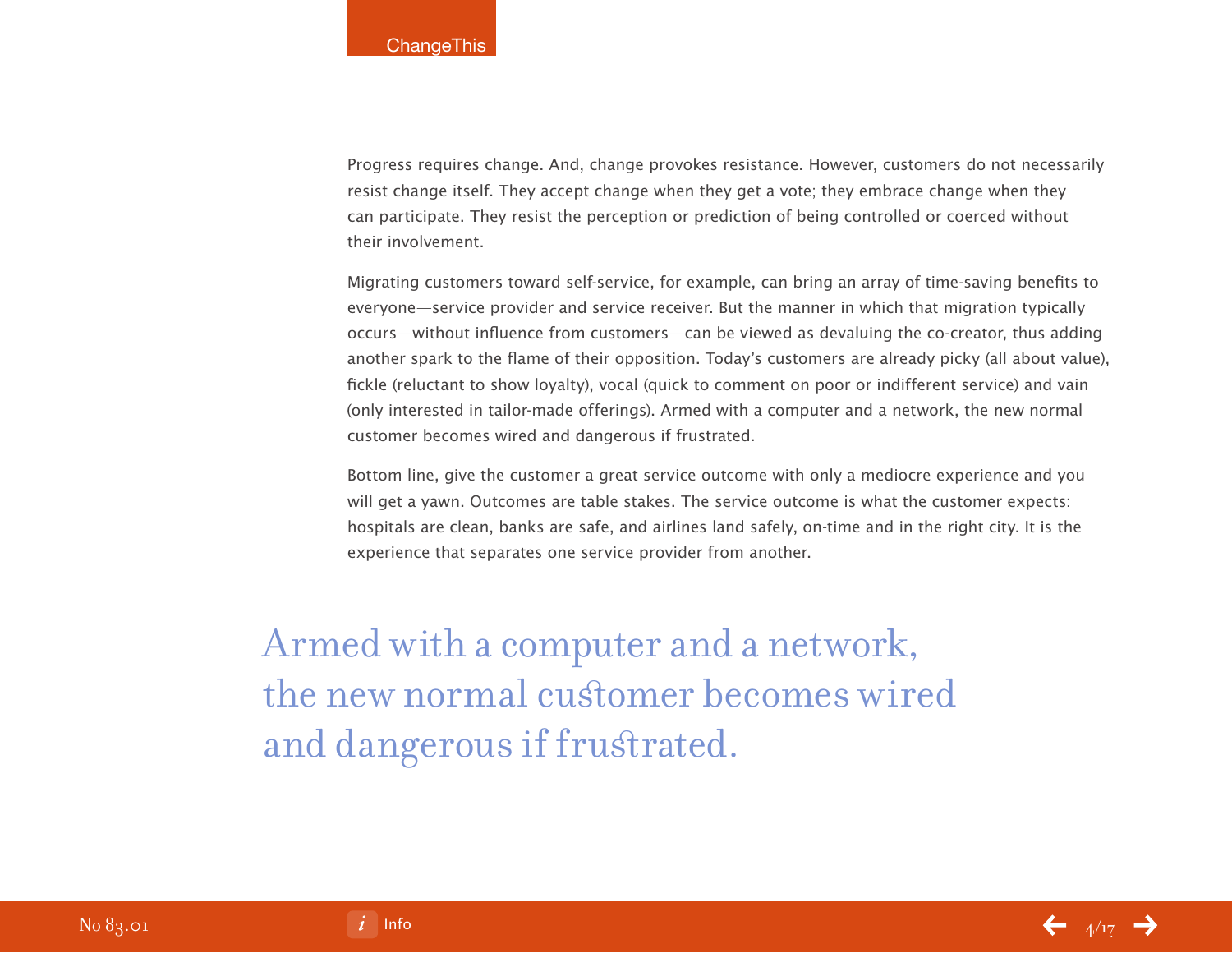#### Why the Service Covenant Became Corrupted

Many organizational leaders are struggling with the concept of customer experience as a critical success factor to monitor and manage. Only the very best service-providing organizations— Ritz-Carlton Hotels, Zappos.com, USAA—make customer experience information a topic of discussion when meeting with their boards to review financial performance. Ask an attendee of the last board meeting of a utility, manufacturer, bank, or high tech company just how much air time was devoted to how customers feel about their experience!

The challenge is not that leaders are unconcerned about customers. You can always count on them to join the banquet, banter and brass band during customer service week. If prompted, they visit call centers and hold town hall meetings with front line service providers. At the urging of their CCO or VP for customer service, they circulate articles about customer service or kick off a new customer service training class. And, these symbols of interest are important. But, rarely does a customer complaint, unless from a dignitary, keep them up at night.

Part of the problem with leaders' disconnects between their spoken passion and actual practice is the paradigm from which they are most comfortable operating. Way too many leaders try to drive a nail with a B-flat when it comes to changing to customer-centricity. Now, don't get us wrong. We are music lovers and big fans of B-flats. They are just not that useful when it comes to carpentry.

Think about it this way: Many senior leaders climbed the ladder of success because of their financial and/or technical prowess. It gives them great credibility with stakeholders interested in winning in the marketplace through skillful balance sheet management or having the latest whiz bang product first to the market. But the financial and technical paradigms from which they lead contribute to the dehumanizing of the service covenant—an implied or actual promise with customer participation as its cornerstone.

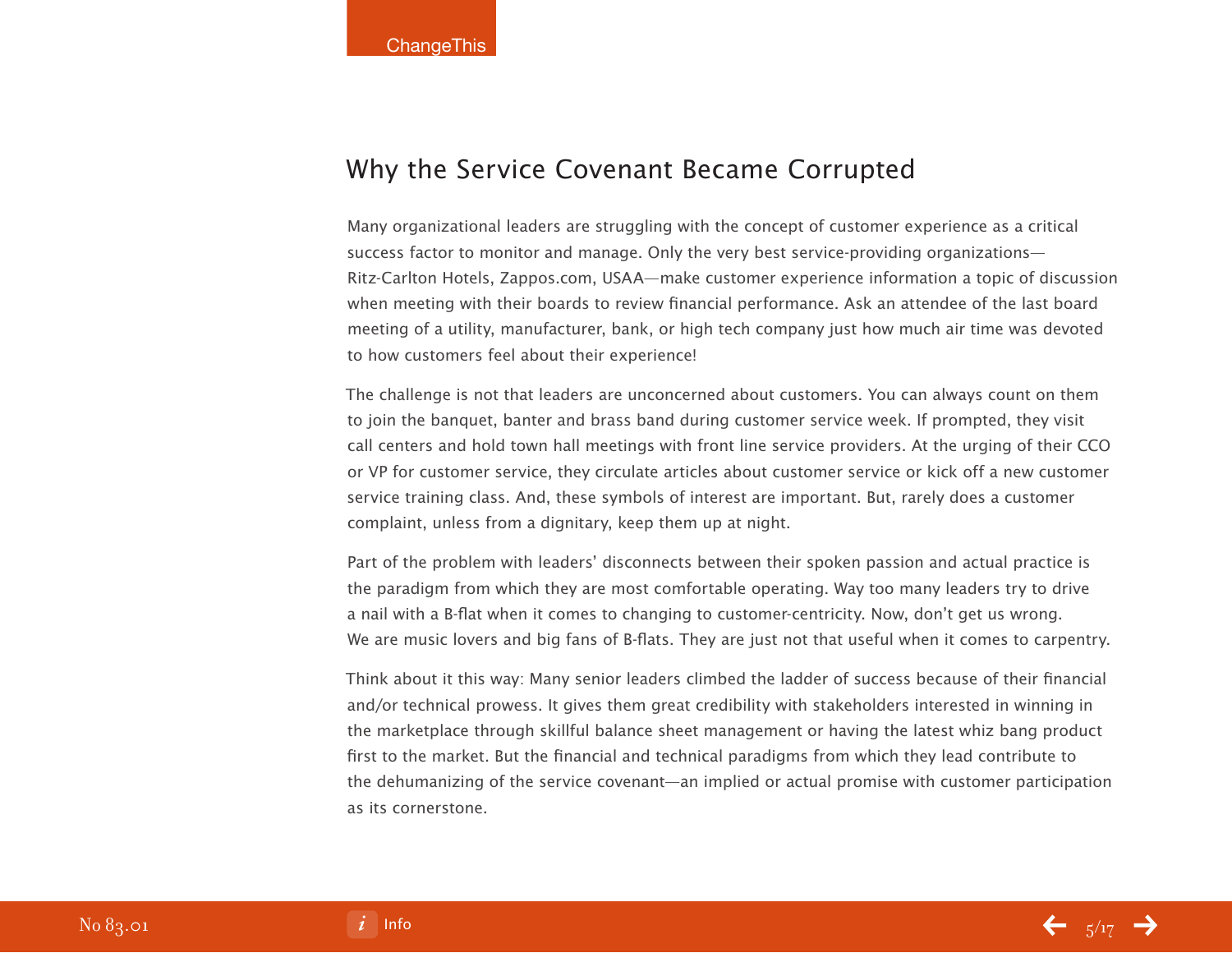A paradigm is a way of viewing the world. A paradigm not only shapes what we see (or notice), it influences our language and, most importantly, our thinking. Far more than simply a point of view—like being a Democrat, Cowboys fan or early adopter—a paradigm strongly influences the way we process information in our brains. We think through the lens of life that we learned.

The great news is that different paradigms, blended together, provide a rich and meaningful understanding of the world. The downside is that attachment to a single paradigm creates myopia, bullheaded correctness, and even blindness. The result is much like the three blind men and the elephant. Was the elephant a giant snake? It sure seemed that way to the blind man holding the elephant's trunk. Or, was it a rope? The blind man holding the tail was convinced it was. Perhaps it was the tree reported by the blind man holding the elephant's leg. All were correct. Yet, none were accurate.

Many years ago a friend of ours, Tony Putman, suggested the idea that all organizations operate with three paradigms: the logic of numbers, the logic of machines and the logic of people. The financial world is obviously ruled by the logic of numbers, the technology world by the logic of machines, and the people (including customer service) world by the logic of people.

Before we go too far beyond our B-flat–nail-driving analogy, it is important to note that most leaders have their feet in more than one paradigm. And, while our description is designed to be a generalization, we would be the first to acknowledge that paradigm spotting is very complex business. Where we are heading is to outline how "B-flat thinkers" bring that particular paradigm and perspective to a scenario requiring "hammer thinking" logic. More importantly, we will explore how to bridge the gaps in order to "see the whole elephant."

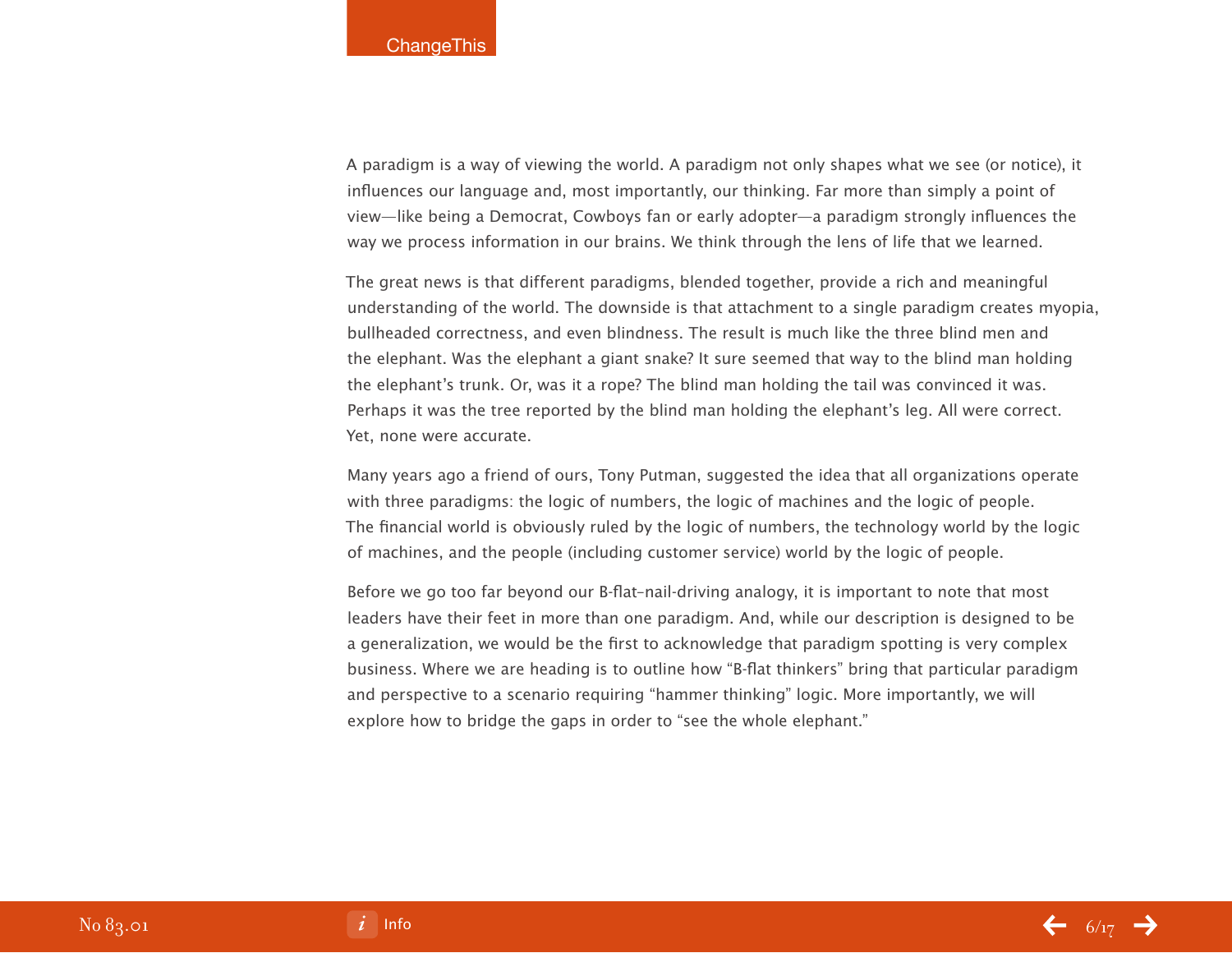# The Numbers Paradigm Only Considers Service Outcomes

When leaders live in the world of numbers, their focus is on rational, logical, analytical cause and effect. If you told them, for instance, that 2+2 might be something other than 4 and it shakes their way of considering the world around them. Mention the existence of ghosts or leprechauns to most accountants at a dinner party and you will not see the face of someone who is puzzled, curious or confused. You will see the certainty of one who knows that such aberrations just "do not foot" (that's accountant-speak for "add up").

# It is the experience that separates one service provider from another.

Leaders with number logic as their lens clearly understand that without customers, their organization would not exist. But, governed by the world of the concrete, they treat service much like they would a product. With the object (the root word for objective) world, quality is built into the offering and governed largely by its maker. Granted, the market plays a judgment-making role in quality determination. But, this happens after the product is built, not while it is being made. Customers do not come into the factory and influence. Thus, number-paradigm leaders put a spotlight on the service outcome, not on the service experience. "What do you mean customers are upset by their banking experience? Our statements are accurate and our tellers efficient!"



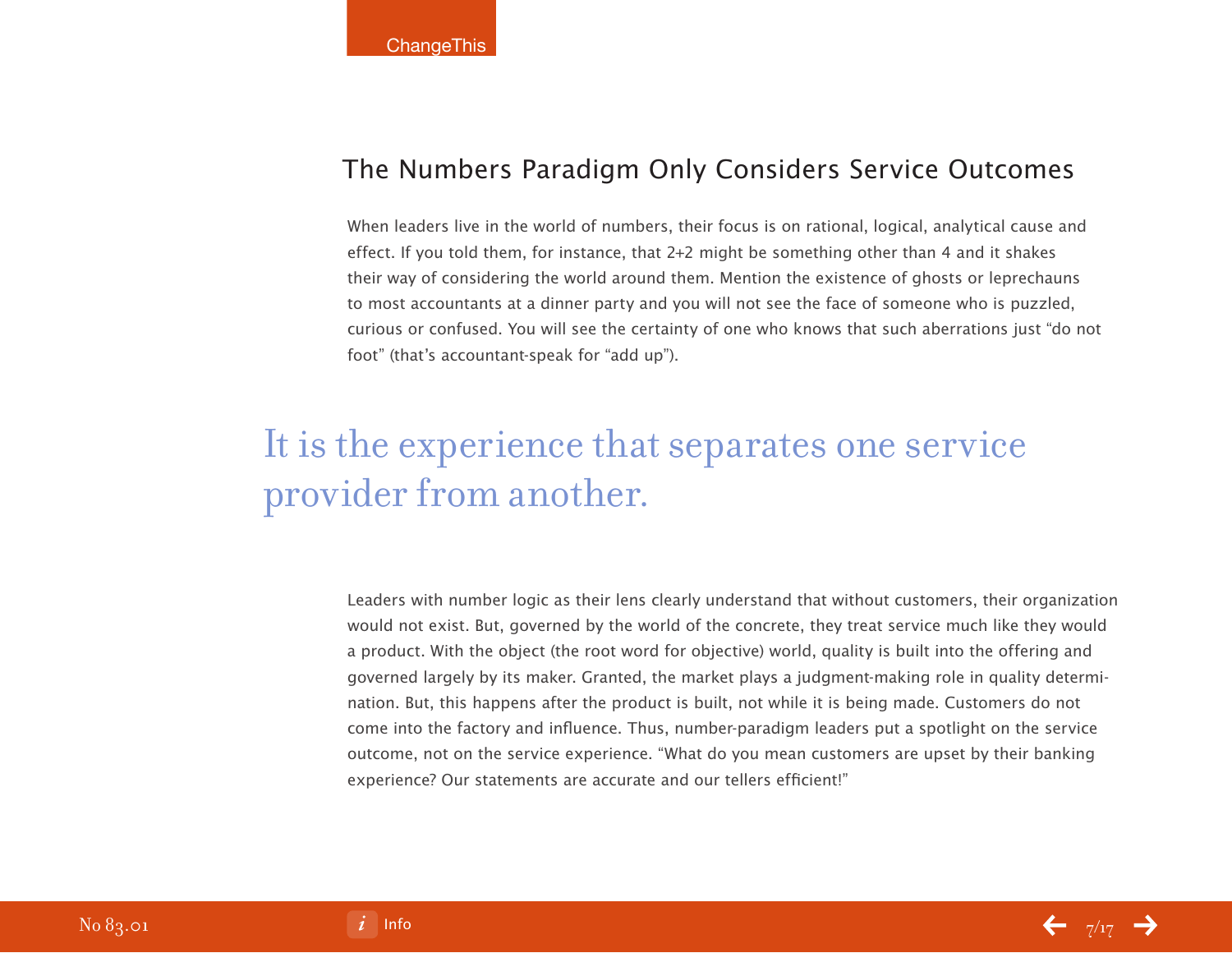Missing from their understanding of the service promise is the customer experience part of the equation. Both outcome and experience are important in the customer's assessment. But often the outcome is, to the customer, simply the ante—the givens of the service provided and not what distinguishes it.

McDonald's is an excellent hamburger factory, one of the best in the world. The CEO can no doubt tell you the average speed of service per car, the precise amount of time required to make a Big Mac, the pace of the credit-card transaction versus cash—essentially, the arithmetic of the service encounter. These are all metrics almost completely controllable by McDonald's. But the customer is evaluating their trip to Mickey D's based on the personality of the server, the hospitality of the setting and the respect they are shown throughout the entire process. These are metrics controlled jointly by McDonald's and the co-creator of the experience—the customer. The organization may control the selection of servers and the orchestration of all the details in the setting and process, but the customer determines if the entire experience made the grade expected.

When organizations rely on professional shoppers to assess the experience of the customer (rather than asking the customer directly), they exhibit a product-making mentality. Mystery shoppers are actors trained to watch for adherence to standards, much like the quality control unit does in a factory. Real customers have a broader view, a memory-making perspective, which considers both outcome and experience.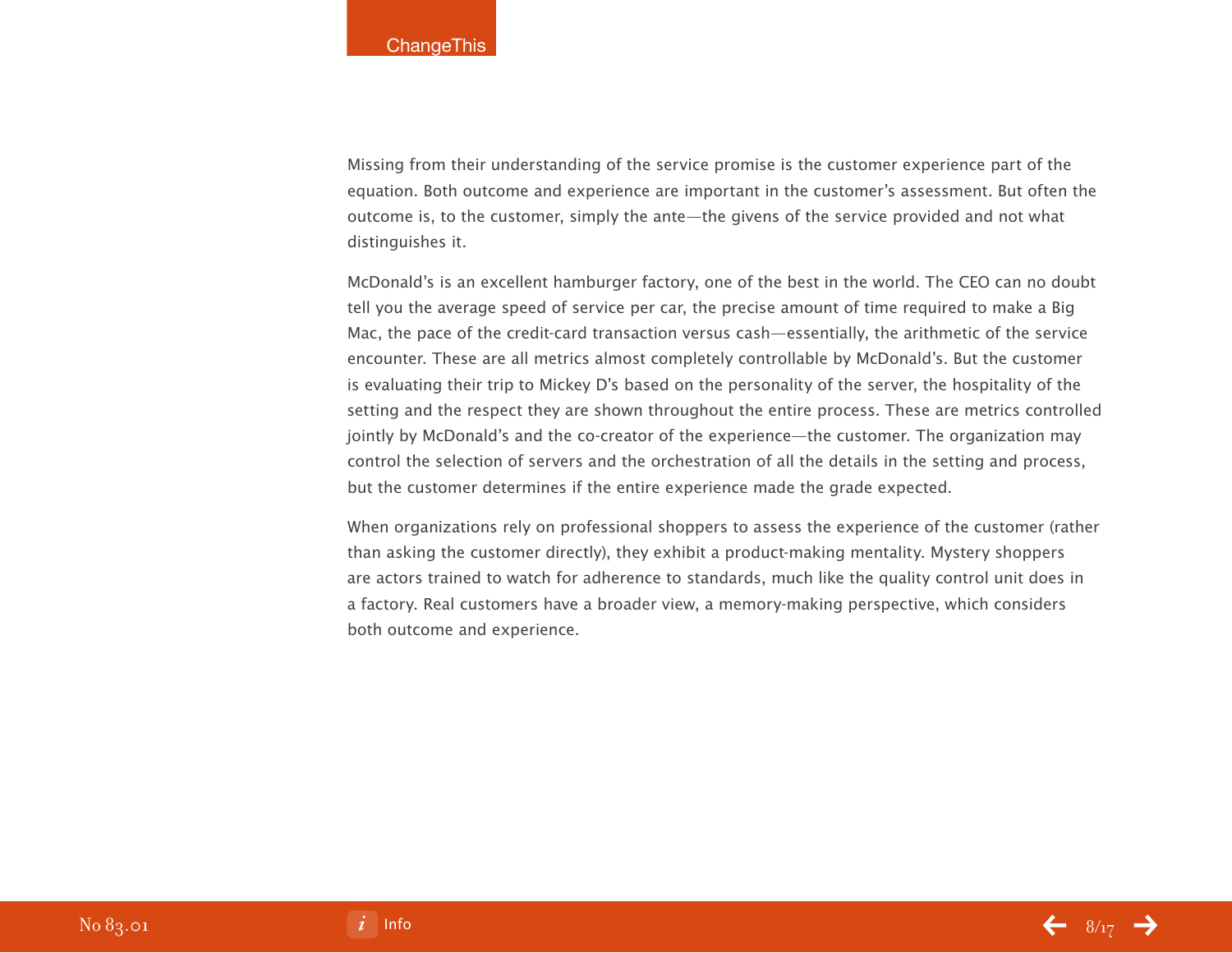# The Machine Paradigm Takes Service Out of Customer Service

We were participating in a panel discussion at a conference of Fortune 100 CIO's. One senior leader from a major bank asked us, "How can we maximize the profitability and efficiency of our call centers while minimizing the customer's involvement?"

Something about the question left us momentarily confused. One of us said. "You want to remove all of the service out of customer service?" He responded, "Actually, I'd like to take most of the customer out as well!"

The fundamental characteristic of the leaders with machine logic is their belief that all problems can be solved with technology. The quest is to take the people out of the mix since they are non-programmable, unpredictable and an aberration in machine-like exactness. Technologists view customer service as a way to let automation and self-service do the work

Self-service and automation have had a positive side. Shifting the lion's share of the work of the service experience to the customer has lowered operating costs. With the rising cost of wages for people, cost-saving is accomplished by taking people out of the service equation. The shift has freed up people to be used in roles and functions truly requiring a human touch. Self-service has also made customers more self-reliant as "do-it-yourself" has replaced "I'll take care of that for you." Learning to fend for oneself can trigger less dependence and far more customer competence.

But, there is clearly a downside to taking service out of customer service. Remember the Wendy's "Where's the Beef" advertisement? The final line in the ad is a prophetic one: "I don't think there's anybody back there." It epitomizes the potential one-sidedness of self-service. Before self-service, we could influence, critique, affirm and help guide the service experience as it unfolded. The service deliverer could adjust, respond, slow down or leave us alone. It all seemed quite fair. Now, without

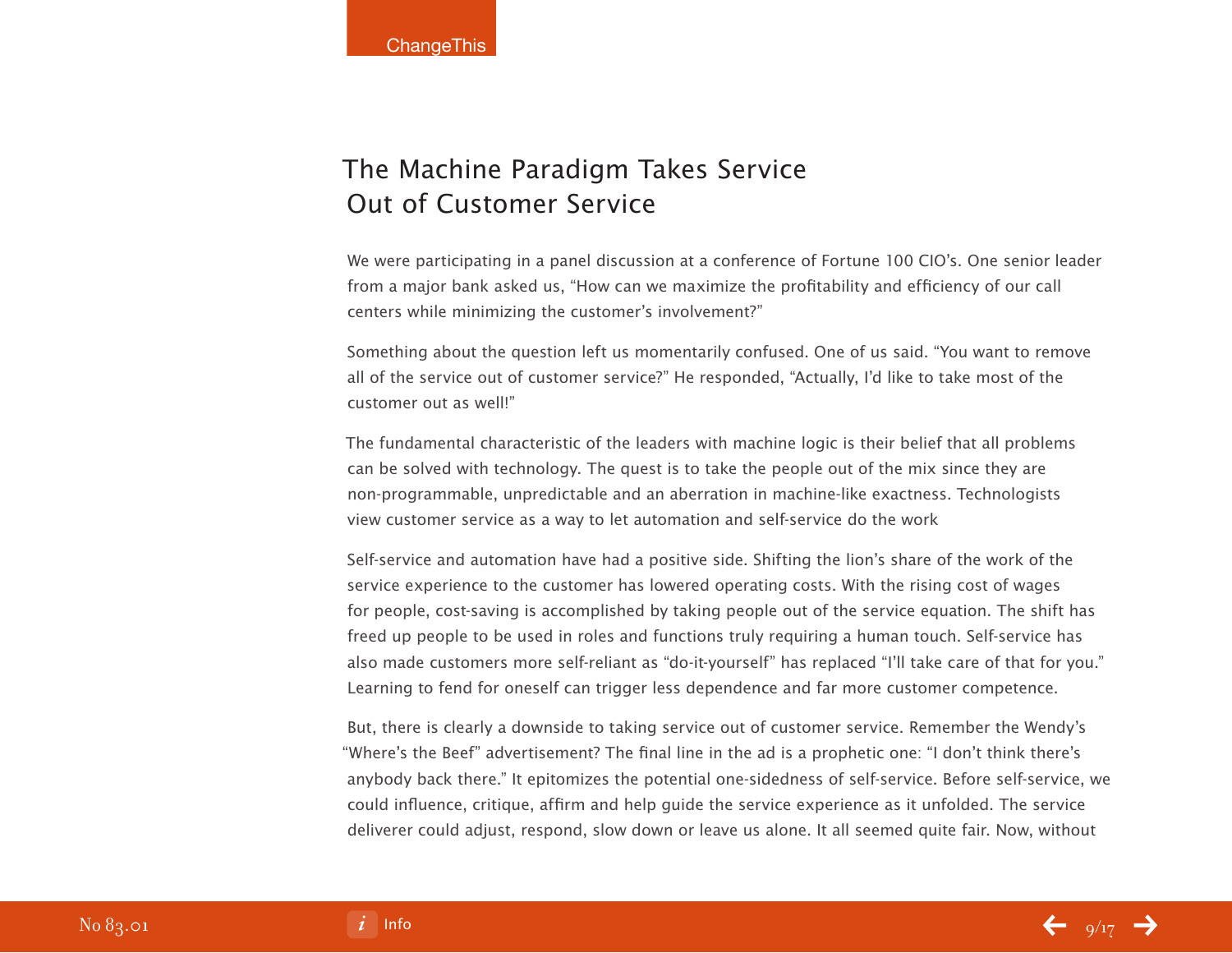the capacity to quality-control it in the moment, customers are more cautious and skeptical of the value they receive. It explains why 63 percent of e-commerce customers rate "live web chat" as the most satisfying channel. Live chat says that self-service can be quickly transformed by the customer into full service if the customer determines "there's no beef, just a very big bun."

# Learning to fend for oneself can trigger less dependence and far more customer competence.

# Putting the Customer Back into the Service Covenant

Customers (and employees) reside in the paradigm of people. The realm of people is a paradigm that recognizes humans can be logical, but also illogical and emotional. People can be rational, but also irrational—especially when they feel the anxiety of uncertainty or disappointment or the apprehension that comes when what is predicted does not match what is expected. Customers come into a service experience with expectations shaped by past disappointments and successes, perceptions shaped by sensory and interpersonal inputs, and practices influenced by a lifetime of value-shaping events and habit forming tensions.

The numbers world has the predictability of the scientific method—something matters only if it is concrete or can be logically proven. The machine world enjoys the certainty of outputs that follow what is programmed. But, the people world is squashy, irreverent and chaotic. It cannot be controlled, only managed. It cannot be herded, only influenced. And, it defies the serenity of a boardroom or the tranquility of a formula. Great leaders in organizations that make people logic a part

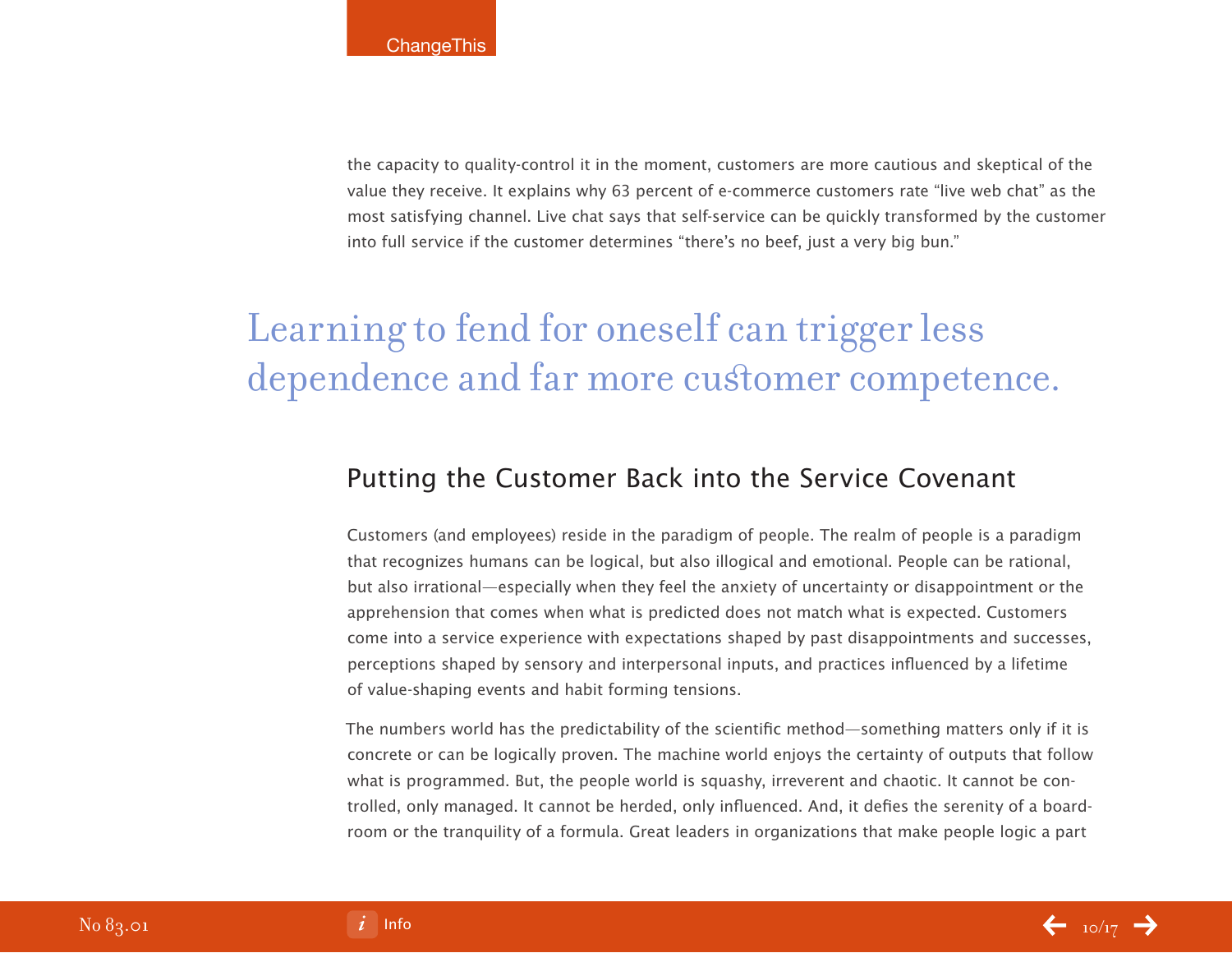of their DNA are often effective at instilling pride, encouraging high performance, nurturing passion and stimulating innovation.

What makes Southwest Airlines, Zappos.com, Four Seasons Hotels and Enterprise Rental make the "best service provider" lists year after year? They have created and sustained cultures that embrace the power of the three-legged stool—people, customers and financials. Take care of people; they will take care of customers. Take care of customers; they will take care of the bottom line. While we all know that price, product, location, strategy, technology, financial management and the like play an integral role in growth and profits, what keeps the service-champ leaders up at night the most is keeping the culture customer-centric. It starts with understanding the experience side of the service covenant.

Take a look at award-winning Zappos.com. They took a simple business—online buying of apparel and added the experience enhancers that make them the talk of the neighborhood (and cyberhood). Sure, you can do all your buying without communicating with a soul. But, every Zappos web page has a deliberate invitation to interact. And, when the customer clicks to talk, they get over-the-top attention, customized communication and a live rep who wants to be your new best friend. It is the perfect blend of self-service with full service that respects the customer while bolstering convenience and cost-savings. And, how has the market rewarded them? Their profits went from zero when they started to over a billion dollars ten years later.

Take care of people; they will take care of customers. Take care of customers; they will take care of the bottom line.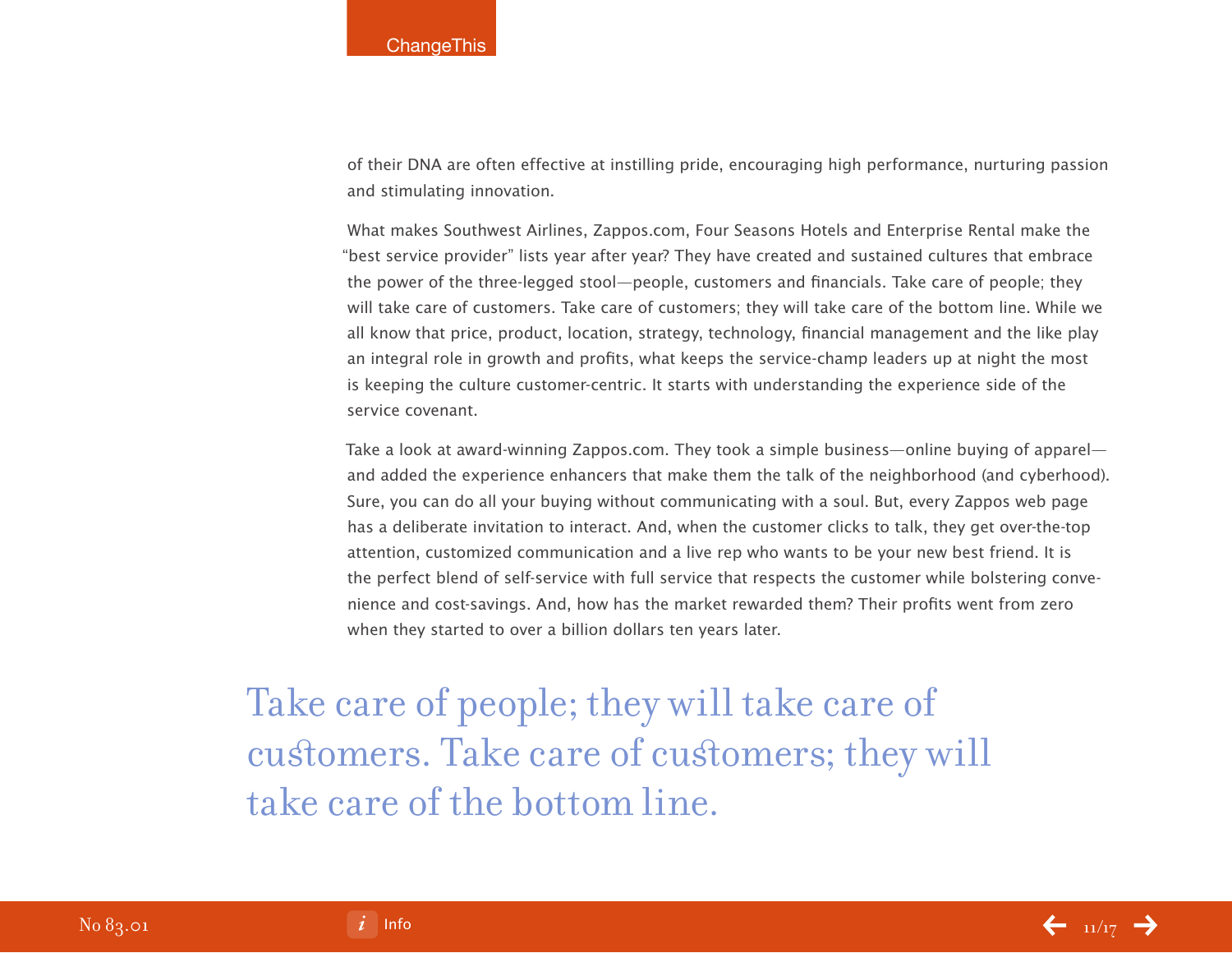## The Tenets of a Healthy Service Covenant

In his new book, Bold: How to Be Brave in Business and Win, author Shaun Smith describes the strong correlation between the core values of the leaders and the core values of the enterprises they lead. Southwest Airlines CEO Gary Kelly embodies the fun-loving character that flight attendants model on board. Zappos founder and CEO Tony Hsieh conveys the strong allegiance to leading with purpose that call center reps show in how they serve with purpose. And, the warm, yet refined elegance found in the Ritz-Carlton Hotel experience is echoed in the style of President Simon Cooper.

Leaders that model the tenets of a healthy service covenant create and sustain cultures in service organizations that help them become the exemplars of great service.

## Always Tell the Truth

The Delta regional jet was packed. As the plane backed away from the gate, the flight attendant began her ritualistic safety spiel about seatbelts, sudden turbulence and smoking. She ended by saying, "The flying time to Grand Rapids will be two hours. . . no, it will be an hour-and-a-half. . . no, actually, I don't know." The cabin erupted with laughter and applause. What jolted the half-asleep plane-full into cheering? Unscripted, raw truth-telling. We all loved her total candor and confident authenticity!

The truth-seeking component of the healthy service covenant is that which values candor and openness. It is the dimension that honors authenticity and realness. It includes a commitment to a conversation with customers rather than unilateral action. It begins with asking for input. It continues with enlisting others in problem resolution rather than positioning yourself as the sole "answer person." It involves operating with the faith that wisdom lies within us all and that by tapping the collective brainpower of customers and associates, the organization is stronger, more responsive and more adaptive to the ever-changing requirements of customers and employees.

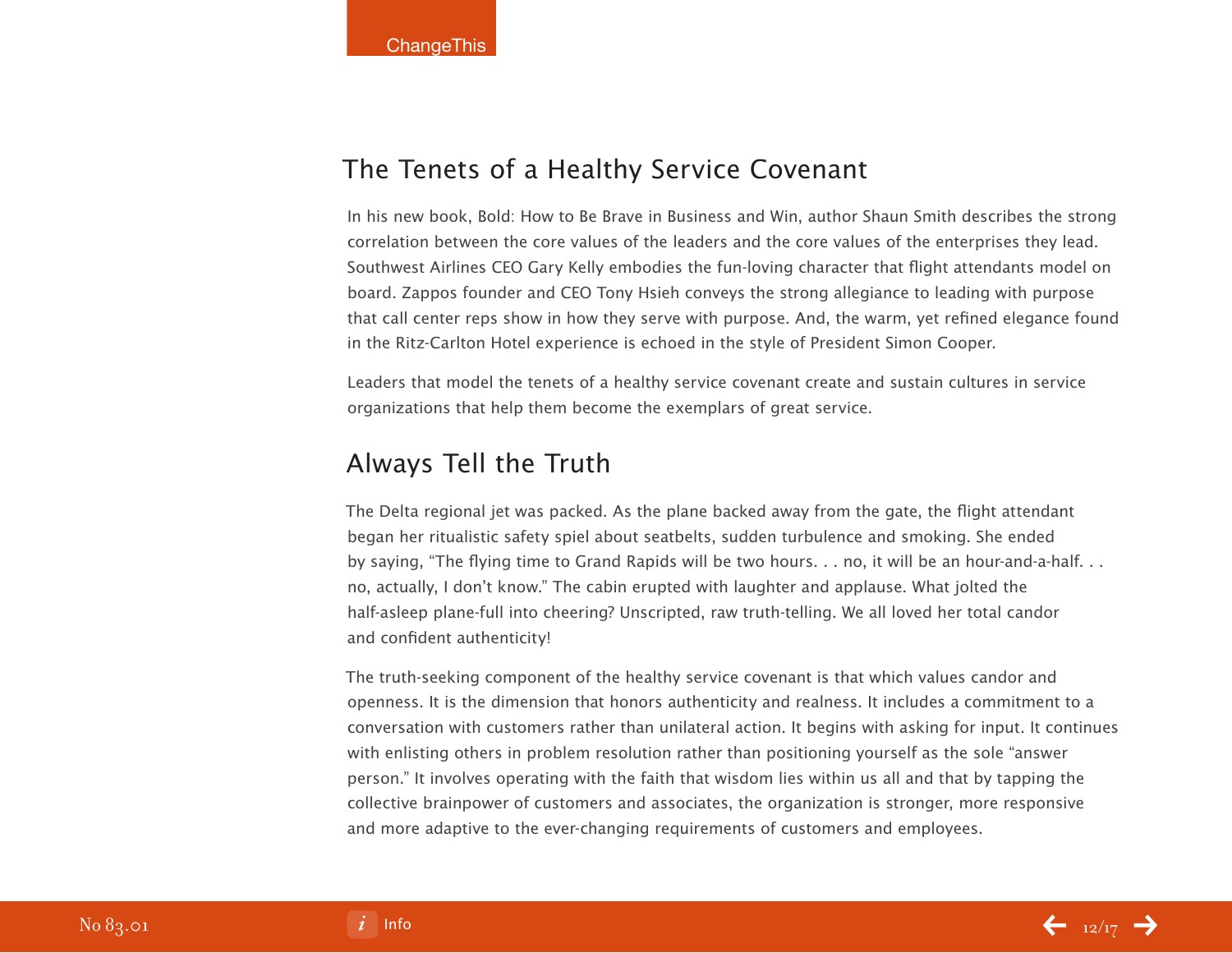## Close the Trust Gap

A healthy service covenant is one that closes the trust gap. We live our lives on promises. From the time a child can grasp the concept of "cross my heart and hope to die," there is a forever realization that anxiety can only be reduced through proof of trust while waiting for a promise to be kept. The trust gap is the emotional space between hope and evidence; between expectation and fulfillment. Trust is the emotion that propels customers to the other side of the gap.

The manner in which an organization manages the trust gap drives every other component of the service covenant. As one frequent flyer said, "No matter how friendly the flight attendant, how delicious the meal or how comfortable the seat, if the plane lands in the wrong city or four hours late, I am not a happy camper." Granted, great service recovery can turn an aggrieved customer back into a satisfied customer. But the residue of betrayal will leave a disappointed customer perpetually on guard for the time a letdown re-occurs

The trust gap is also closed by demonstrating trust in customers. Airport concession stores sometimes put the morning newspaper purchase on the honor system. Instead of standing in line just to buy a USA Today, customers pick up a copy as they put a dollar through the slot in the money container above the papers. When store operators are asked about the end-of-the-day shrinkage, they will tell you that, while they may lose a paper are two, it is more often due to customers' accidentally picking up two copies instead of one. The trust practice benefits the in-a-hurry customer trying to catch a flight. And, it helps the store to manage efficient traffic flow with customers buying more items or items less common than a newspaper.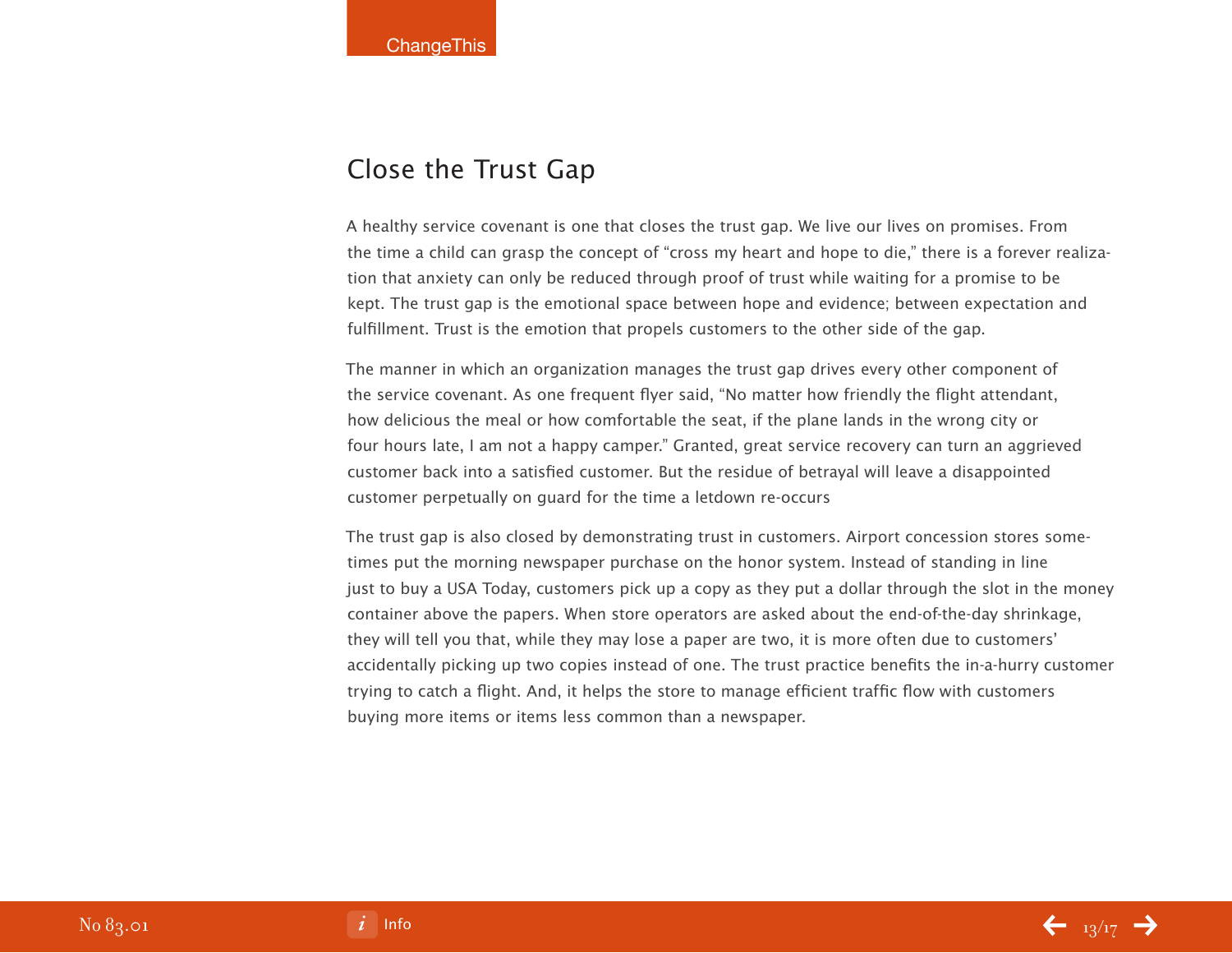## Create a Great Experience

A healthy service covenant is one biased toward creating great experiences. Today's customers want sparkly and glitter; a cherry on top of everything. They want all their senses stimulated, not just those linked to the buyer-seller exchange. Features have become far more titillating than function; extras more valued than the core offering. It means that attracting customer loyalty today requires thinking of service as an attraction. Examine how Cabela's and Bass Pro Shops decorate the service experience. If your enterprise was "choreographed" by Walt Disney World, a Lexus dealership, MTV or Starbucks, how would it change?

Think of the service experience as a box of Cracker Jacks. What can be your "free prize inside"? The power of surprise lies in its capacity to enchant, not just entertain; to be value-unique, not just value-added. Service innovation works best when it is simple and unexpected. Hotel Monaco puts a live goldfish in your hotel room; Sewell Infiniti dealership programs in your radio stations from your trade-in and lets you discover it; servers at Macaroni Grill introduce themselves by writing their name with a crayon upside down (right side up to the customer) on the butcher paper tablecloth.

## Invite Customers to Be Partners

Customer participation is a core component of a healthy service covenant. Harley-Davidson created the Harley Owners Group (HOG) as a forum to bring Harley loyalists together for education and recreation. Build-A-Bear Workshop with their interactive build-a-stuffed-toy experience has grown to over 400 stores around the world in less than 15 years. Bose sends their head phone customers a stack of courtesy cards to give out to other people who inquire about their head phones cards containing every conceivable way to contact Bose.

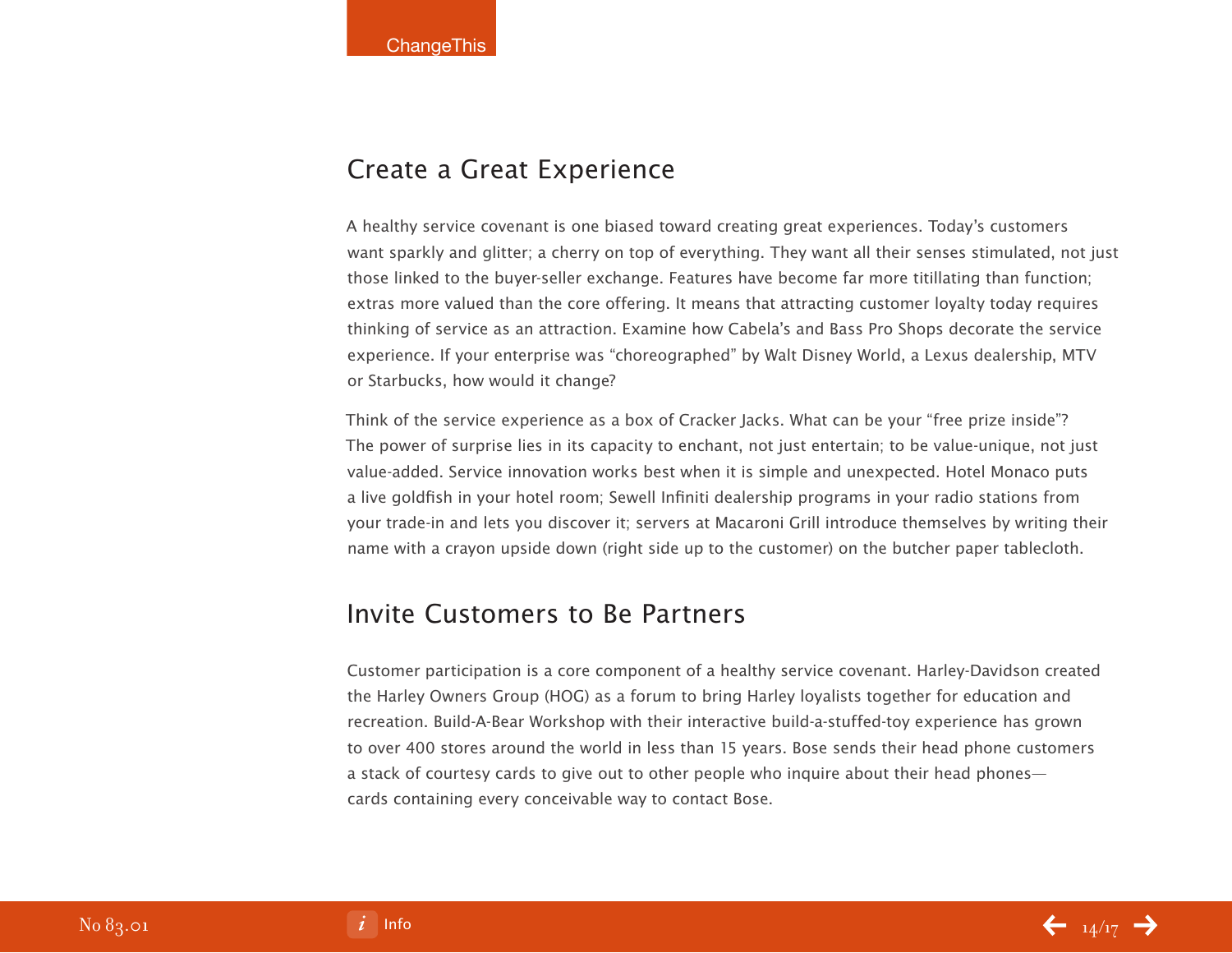Threadless.com invites their website community to vote on the coolest t-shirts designed by fellow amateurs. The winning entries become their product offerings, providing great exposure for budding designers and a sense of ownership by the community. Jackdaniels.com has a fan club called the Tennessee Squire Association. They asked Squires in Texas to vote online for their favorite color (red, white or blue) for the Jack Daniel's–sponsored race car to run in the annual Texas 500. Mountain Dew created a user-generated movement to launch a new product. The process (called Dewmocracy) involved more than 3 million customers in various phases of the design, development and marketing of a new drink ultimately called White Out. Collaboration is the core of the service covenant.

## And, Nurture a Community

Social media like blogs, Facebook and Twitter provide concrete evidence that customers are changing the way they define marketplace. In some ways the Internet is a return to the old-fashioned village. While the new village is a global community, it nevertheless has many of the features of the village of yesteryear. In a small town, merchants knew you and catered to your specific needs. They acted on history, patterns of previous purchases. They'd even open the store after hours if you needed something. Over the last fifty years commerce has become distant, impersonal and one-size-fits all as the service covenant has altered. The Internet in general and social media in particular have helped connect customers with businesses in ways that are more personalized, open, around-the-clock and valued.

Another feature of the old-fashioned village was generosity. The village is where the concept of "the baker's dozen" originated. Kids got a free taste at the candy shop; merchants gave away "secret recipes," and adults got a "take it home and try it" assurance behind products. There was no need for a written "money-back guarantee"—the merchant was the guarantee. The closeness of shared space required varied means to maintain relationship balance. Customers and merchants relied on neighborly practices. A spirit of abundance was a way to start and maintain valuable relationships.

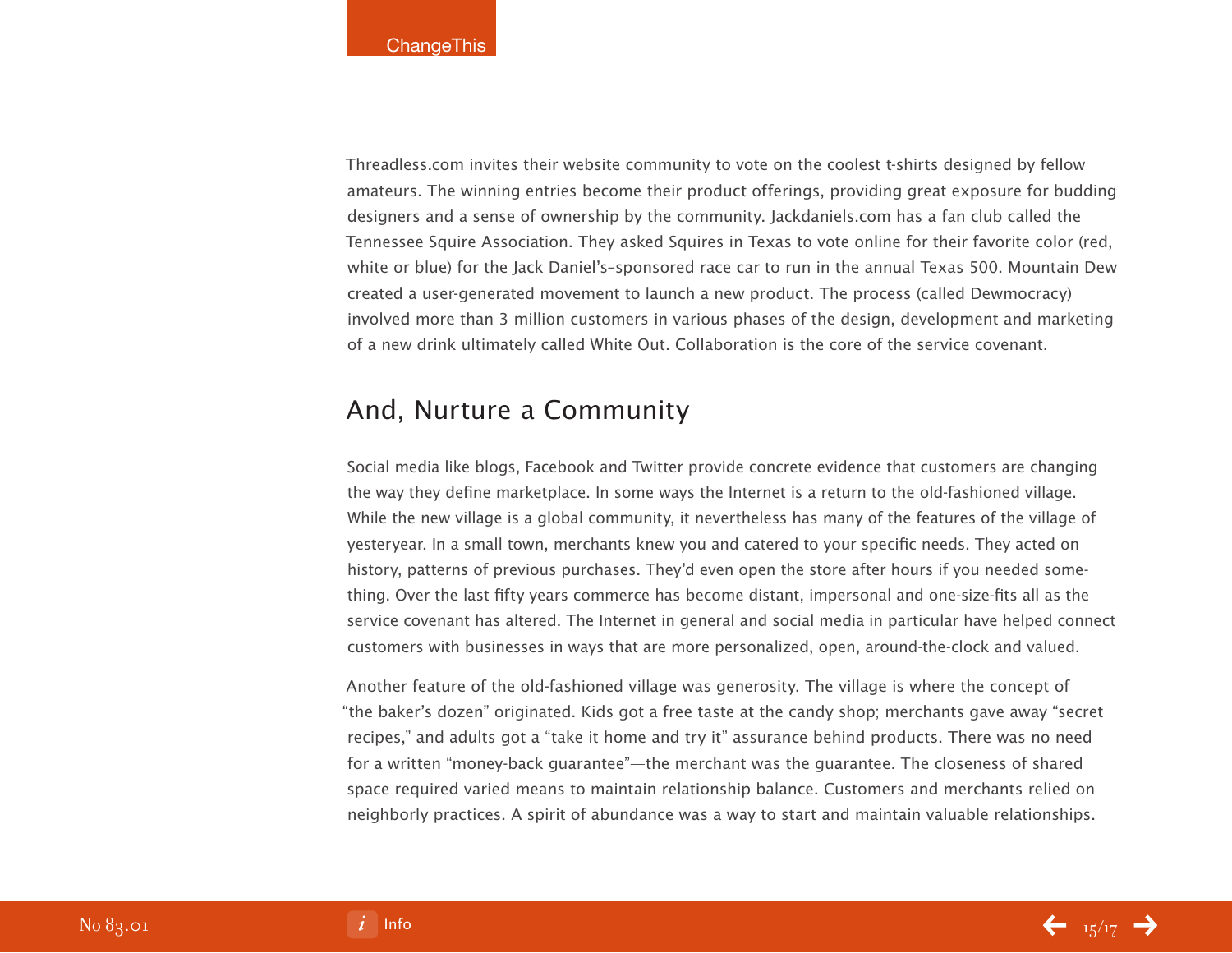Like the old-fashioned village, the Internet is a world under a microscope. Value must be real and look real. The eye candy of websites must be interesting, easy, fast and imaginative, or the cyber traveler will only be a drive-by window shopper or a targeted bargain hunter with little intent of sticking around (called being sticky) or coming back. It makes generosity—providing extra to value, not thinking of value as tit for tat—an important means to ensure a genuine partnership.

How can "B-flat" lovers be encouraged to pick up a hammer when carpentry is involved? Asking leaders to abandon their affinity for logic, order and rationality is like hoping a zebra will change its stripes. Great leaders add to their leadership prowess by embracing new perspectives and experimenting with new practices. Just as innovative leaders surround themselves with mavericks and unconventional thinkers, leaders in pursuit of customer-centricity spend quality time with customers. They invite customers to key meetings to ensure their perspective is included. Instead of prototyping only in the lab, they take pilots to the field for the inclusion of customer beta groups.

When CEO Bill Marriott was asked by a group of Marriott hotel managers whether the company's guest satisfaction index scores keep him up at night, he answered, "No, but their comments do." It spoke volumes about a leader who understands what keeps the service covenant uncorrupted and healthy, a leader who stops guests in the lobby to inquire about their stay and solicit their ideas for improvement. Sam Walton summed it up well: **"There is only one boss. The customer. And he can fire everybody in the company from the chairman on down, simply by spending his money somewhere else."**